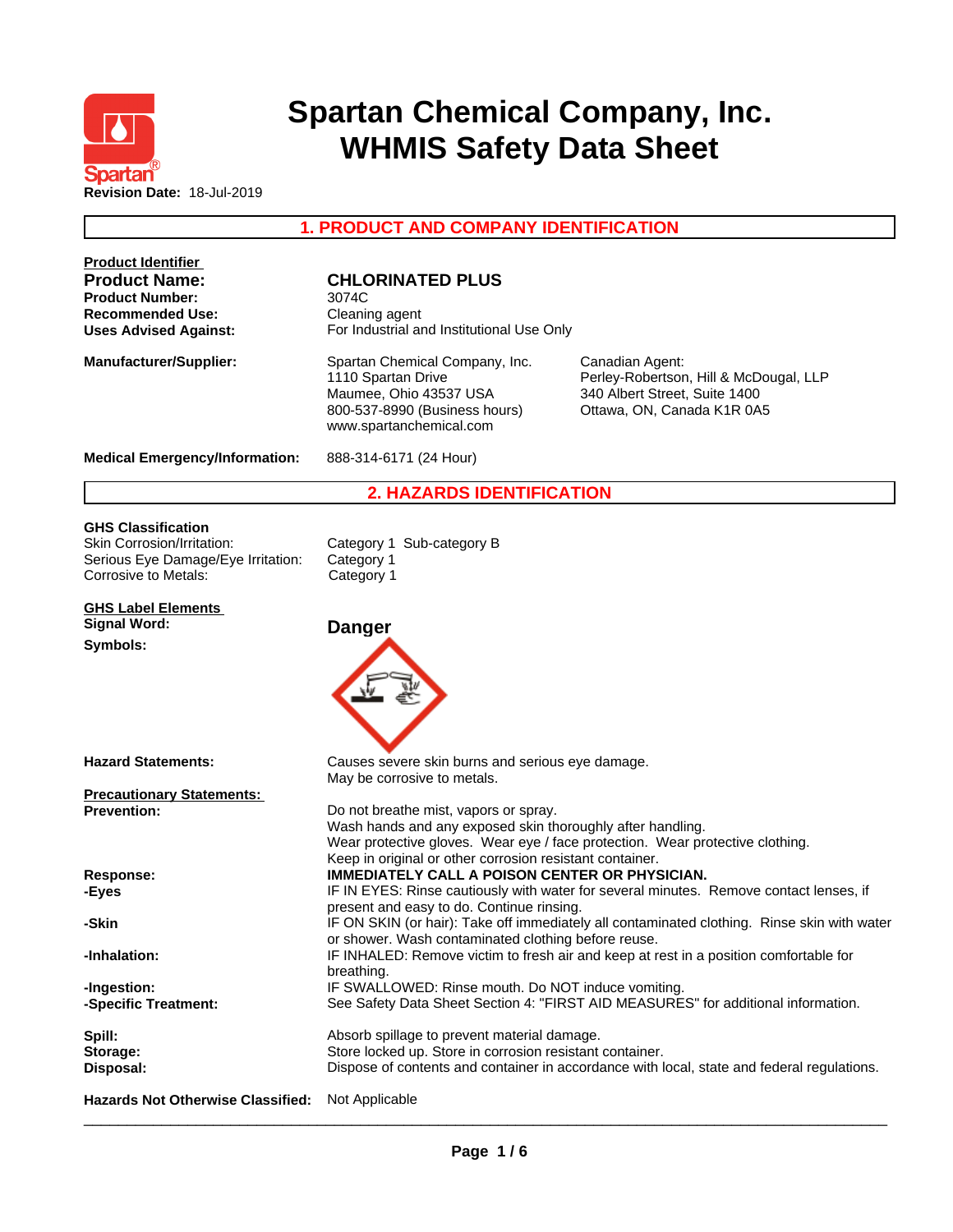#### **Other Information:** • Corrosive.

- 
- Harmful or fatal if swallowed.
- Harmful contact may not cause immediate pain.
- Inhalation of vapors or mist may cause respiratory irritation or damage.

 $\overline{\phantom{a}}$  ,  $\overline{\phantom{a}}$  ,  $\overline{\phantom{a}}$  ,  $\overline{\phantom{a}}$  ,  $\overline{\phantom{a}}$  ,  $\overline{\phantom{a}}$  ,  $\overline{\phantom{a}}$  ,  $\overline{\phantom{a}}$  ,  $\overline{\phantom{a}}$  ,  $\overline{\phantom{a}}$  ,  $\overline{\phantom{a}}$  ,  $\overline{\phantom{a}}$  ,  $\overline{\phantom{a}}$  ,  $\overline{\phantom{a}}$  ,  $\overline{\phantom{a}}$  ,  $\overline{\phantom{a}}$ 

• Take off and destroy contaminated shoes.

• Do not use or mix with other cleaning products, acids, ammonia or other chemicals. To do so may release hazardous gases.

• Keep out of reach of children.

• NOTE TO PHYSICIAN: Probable mucosal damage may contraindicate the use of gastric lavage.

# **3. COMPOSITION / INFORMATION ON INGREDIENTS**

| <b>Chemical Name</b>       | <b>CAS No</b> | Weight-% |
|----------------------------|---------------|----------|
| Water                      | 7732-18-5     | 80-100   |
| Sodium Hydroxide           | 1310-73-2     | $5-10$   |
| Potassium Hydroxide        | 1310-58-3     | 1-5      |
| Sodium Hypochlorite        | 7681-52-9     | 1-5      |
| Polycarbonate, Sodium Salt | 60472-42-6    | 1-5      |
| Sodium Ethylhexyl Sulfate  | 126-92-1      | 1-5      |

The actual concentrations of the components in this product have been withheld as trade secrets.

|                                                                                                   | <b>4. FIRST AID MEASURES</b>                                                                                                                                                                                                                                                                                                                                                                                                                                    |
|---------------------------------------------------------------------------------------------------|-----------------------------------------------------------------------------------------------------------------------------------------------------------------------------------------------------------------------------------------------------------------------------------------------------------------------------------------------------------------------------------------------------------------------------------------------------------------|
| -Eye Contact:                                                                                     | Rinse cautiously with water for at least 15 minutes. Remove contact lenses, if present and<br>easy to do. Continue rinsing. IMMEDIATELY CALL A POISON CENTER OR PHYSICIAN.                                                                                                                                                                                                                                                                                      |
| -Skin Contact:                                                                                    | Take off immediately all contaminated clothing and shoes. Rinse with water or shower for<br>at least 15 minutes. IMMEDIATELY CALL A POISON CENTER OR PHYSICIAN, Wash<br>contaminated clothing before reuse. Discard or destroy contaminated shoes.                                                                                                                                                                                                              |
| -Inhalation:                                                                                      | Remove victim to fresh air and keep at rest in a position comfortable for breathing.<br>IMMEDIATELY CALL A POISON CENTER OR PHYSICIAN.                                                                                                                                                                                                                                                                                                                          |
| -Ingestion:                                                                                       | Rinse mouth. Do NOT induce vomiting. IMMEDIATELY CALL A POISON CENTER OR<br>PHYSICIAN. Never give anything by mouth to an unconscious person.                                                                                                                                                                                                                                                                                                                   |
| <b>Note to Physicians:</b>                                                                        | NOTE TO PHYSICIAN: Probable mucosal damage may contraindicate the use of gastric<br>lavage.                                                                                                                                                                                                                                                                                                                                                                     |
|                                                                                                   | <b>5. FIRE-FIGHTING MEASURES</b>                                                                                                                                                                                                                                                                                                                                                                                                                                |
| <b>Suitable Extinguishing Media:</b><br>Specific Hazards Arising from the<br>Chemical:            | Water spray or fog, Carbon dioxide<br>Combustion products are toxic. Releases oxygen when heated to decomposition which may<br>intensify fire.                                                                                                                                                                                                                                                                                                                  |
| <b>Hazardous Combustion Products:</b>                                                             | May include Carbon monoxide Carbon dioxide and other toxic gases or vapors.                                                                                                                                                                                                                                                                                                                                                                                     |
| <b>Protective Equipment and</b><br><b>Precautions for Firefighters:</b>                           | Wear MSHA/NIOSH approved self-contained breathing apparatus (SCBA) and full<br>protective gear. Cool fire-exposed containers with water spray.                                                                                                                                                                                                                                                                                                                  |
|                                                                                                   | <b>6. ACCIDENTAL RELEASE MEASURES</b>                                                                                                                                                                                                                                                                                                                                                                                                                           |
| <b>Personal Precautions:</b><br><b>Environmental Precautions:</b><br><b>Methods for Clean-Up:</b> | Avoid contact with skin, eyes or clothing. Use personal protective equipment as required.<br>Do not rinse spill onto the ground, into storm sewers or bodies of water.<br>Prevent further leakage or spillage if safe to do so. Contain and collect spillage with<br>non-combustible absorbent material, (e.g. sand, earth, diatomaceous earth, vermiculite)<br>and place in container for disposal according to local / national regulations (see Section 13). |
|                                                                                                   | <b>7. HANDLING AND STORAGE</b>                                                                                                                                                                                                                                                                                                                                                                                                                                  |
| <b>Advice on Safe Handling:</b>                                                                   | Handle in accordance with good industrial hygiene and safety practice. Wash thoroughly<br>after handling.                                                                                                                                                                                                                                                                                                                                                       |
|                                                                                                   |                                                                                                                                                                                                                                                                                                                                                                                                                                                                 |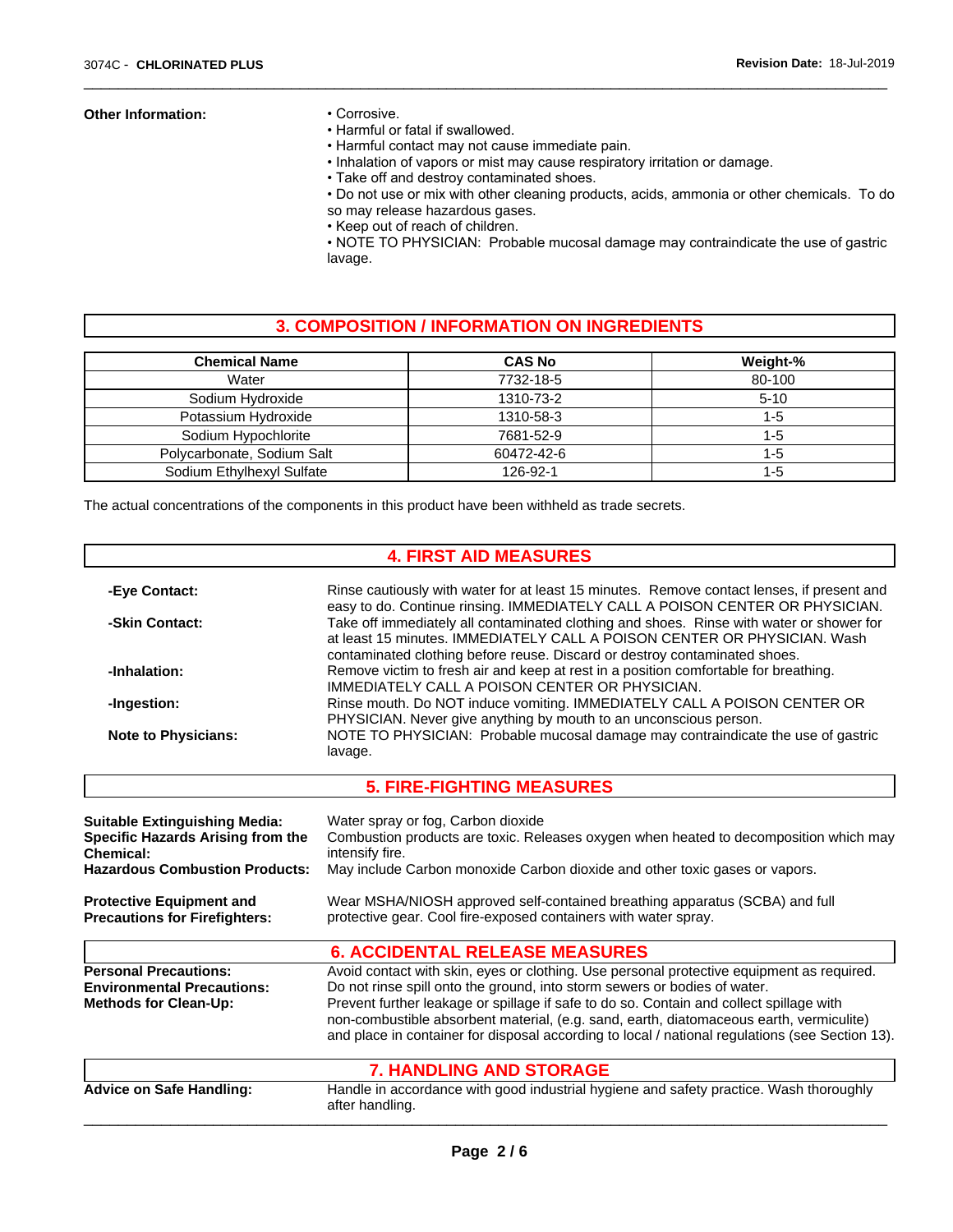**Storage Conditions:** Keep containers tightly closed in a dry, cool and well-ventilated place. Keep out of the reach of children. Keep from freezing.

 $\overline{\phantom{a}}$  ,  $\overline{\phantom{a}}$  ,  $\overline{\phantom{a}}$  ,  $\overline{\phantom{a}}$  ,  $\overline{\phantom{a}}$  ,  $\overline{\phantom{a}}$  ,  $\overline{\phantom{a}}$  ,  $\overline{\phantom{a}}$  ,  $\overline{\phantom{a}}$  ,  $\overline{\phantom{a}}$  ,  $\overline{\phantom{a}}$  ,  $\overline{\phantom{a}}$  ,  $\overline{\phantom{a}}$  ,  $\overline{\phantom{a}}$  ,  $\overline{\phantom{a}}$  ,  $\overline{\phantom{a}}$ 

**Incompatible Materials:** Acids. Strong oxidizing agents. Ammonia. Reactive metals such as aluminum, zinc and tin.

# **8. EXPOSURE CONTROLS / PERSONAL PROTECTION**

## **Occupational Exposure Limits:** .

| <b>Chemical Name</b>                   | <b>ACGIH TLV</b>                                                                                                                                                                                                                                                                                                                                                                  | <b>OSHA PEL</b>                                                                                                                                                                         | <b>NIOSH</b>                                             |
|----------------------------------------|-----------------------------------------------------------------------------------------------------------------------------------------------------------------------------------------------------------------------------------------------------------------------------------------------------------------------------------------------------------------------------------|-----------------------------------------------------------------------------------------------------------------------------------------------------------------------------------------|----------------------------------------------------------|
| Sodium Hydroxide<br>1310-73-2          | Ceiling: 2 mg/m <sup>3</sup>                                                                                                                                                                                                                                                                                                                                                      | TWA: $2 \text{ mq/m}^3$<br>(vacated) Ceiling: 2 mg/m <sup>3</sup>                                                                                                                       | IDLH: $10 \text{ mg/m}^3$<br>Ceiling: $2 \text{ mg/m}^3$ |
| Potassium Hydroxide<br>1310-58-3       | Ceiling: 2 mg/m <sup>3</sup>                                                                                                                                                                                                                                                                                                                                                      | (vacated) Ceiling: 2 mg/m <sup>3</sup>                                                                                                                                                  | Ceiling: 2 mg/m <sup>3</sup>                             |
| <b>Engineering Controls:</b>           | Provide good general ventilation.<br>If work practices generate dust, fumes, gas, vapors or mists which expose workers to<br>chemicals above the occupational exposure limits, local exhaust ventilation or other<br>engineering controls should be considered.<br>Eye wash stations and shower facilities should be readily accessible in areas where the<br>product is handled. |                                                                                                                                                                                         |                                                          |
| <b>Personal Protective Equipment</b>   |                                                                                                                                                                                                                                                                                                                                                                                   |                                                                                                                                                                                         |                                                          |
| <b>Eye/Face Protection:</b>            |                                                                                                                                                                                                                                                                                                                                                                                   | Wear splash goggles. For severe use-conditions, wear a face shield over the goggles.                                                                                                    |                                                          |
| <b>Skin and Body Protection:</b>       | product.                                                                                                                                                                                                                                                                                                                                                                          | Wear rubber or other chemical-resistant gloves. Use of impervious apron, boots and other<br>protective equipment should be considered in order to prevent or minimize contact with this |                                                          |
| <b>Respiratory Protection:</b>         | Not required with expected use.<br>3 should be considered.                                                                                                                                                                                                                                                                                                                        | If occupational exposure limits are exceeded or respiratory irritation occurs, use of a<br>NIOSH/MSHA approved respirator suitable for the use-conditions and chemicals in Section      |                                                          |
| <b>General Hygiene Considerations:</b> | See 29 CFR 1910.132-138 for further quidance.                                                                                                                                                                                                                                                                                                                                     | Wash hands and any exposed skin thoroughly after handling.                                                                                                                              |                                                          |

|                                       | <b>9. PHYSICAL AND CHEMICAL PROPERTIES</b> |
|---------------------------------------|--------------------------------------------|
|                                       |                                            |
| Appearance/Physical State:            | Liquid                                     |
| <b>Color:</b>                         | Light yellow                               |
| lOdor:                                | Chlorine                                   |
| Odor Threshold:                       | No information available.                  |
| pH:                                   | 13.5-14.0                                  |
| Melting Point / Freezing Point:       | No information available.                  |
| <b>Boiling Point / Boiling Range:</b> | 100 °C / 212 °F                            |
| Flash Point:                          | 100 °C / > 212 °F ASTM D56                 |
| <b>Evaporation Rate:</b>              | $< 1$ (BuAc = 1)                           |
| Flammability (solid, gas)             | No information available.                  |
| <b>Upper Flammability Limit:</b>      | No information available.                  |
| Lower Flammability Limit:             | No information available.                  |
| Vapor Pressure:                       | No information available.                  |
| Vapor Density:                        | No information available.                  |
| <b>Specific Gravity:</b>              | 1.140                                      |
| Solubility(ies):                      | No information available.                  |
| <b>Partition Coefficient:</b>         | No information available.                  |
| <b>Autoignition Temperature:</b>      | No information available.                  |
| <b>Decomposition Temperature:</b>     | No information available.                  |
| Viscosity:                            | No information available.                  |

# **10. STABILITY AND REACTIVITY**

| <b>Reactivity:</b>          | This material is considered to be non-reactive under normal conditions of use.                                              |
|-----------------------------|-----------------------------------------------------------------------------------------------------------------------------|
| <b>Chemical Stability:</b>  | Stable under normal conditions.                                                                                             |
|                             | Possibility of Hazardous Reactions: Contact with acids releases chlorine gas. Contact with ammonia releases chloramine gas. |
|                             | Contact with aluminum or other reactive metals may release hydrogen gas.                                                    |
| <b>Conditions to Avoid:</b> | Extremes of temperature and direct sunlight.                                                                                |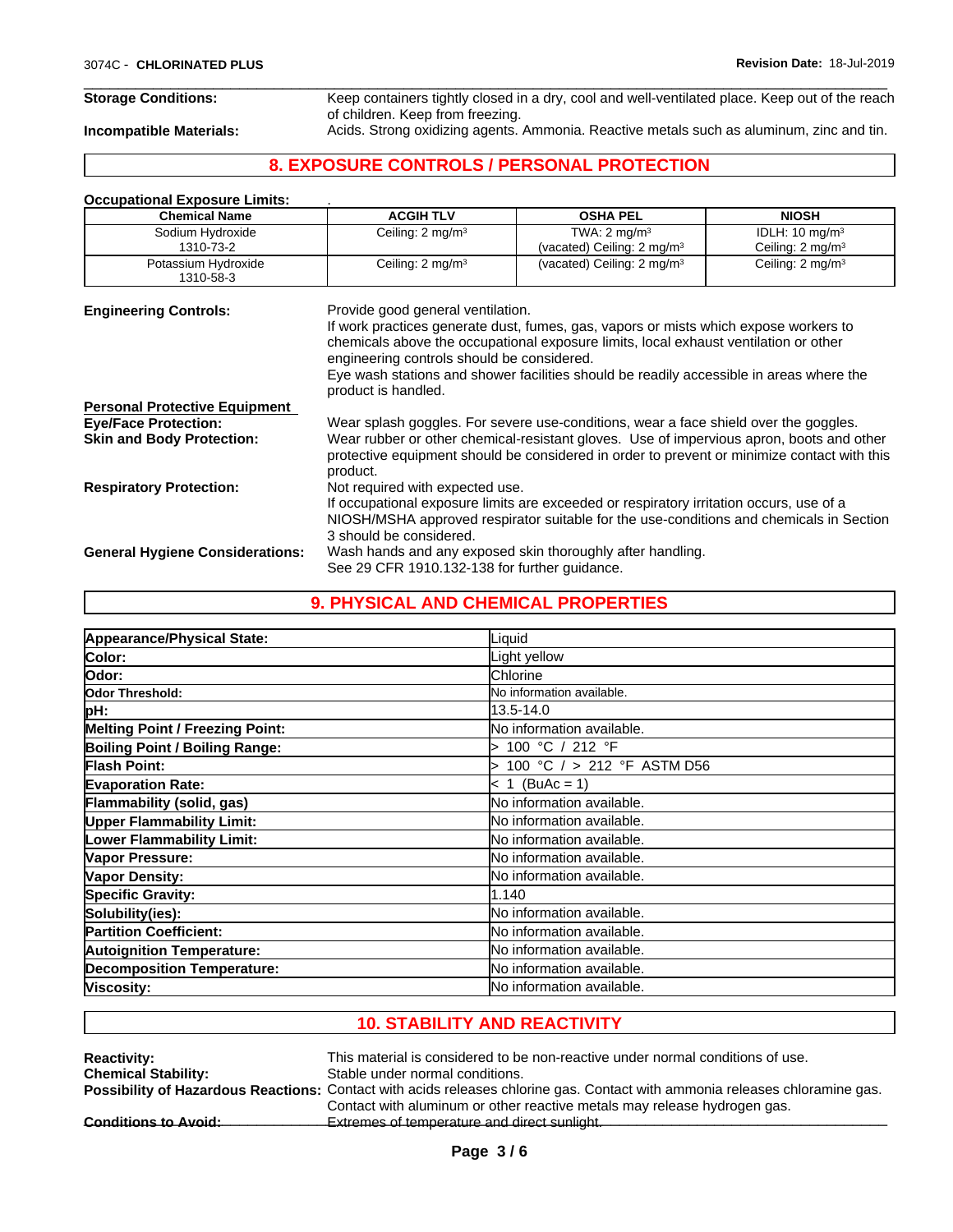| Incompatible Materials:<br><b>Hazardous Decomposition</b><br><b>Products:</b> | Acids. Strong oxidizing agents. Ammonia. Reactive metals such as aluminum, zinc and tin.<br>May include carbon monoxide, carbon dioxide (CO2) and other toxic gases or vapors.<br>Releases oxygen when heated to decomposition which may intensify fire. |  |
|-------------------------------------------------------------------------------|----------------------------------------------------------------------------------------------------------------------------------------------------------------------------------------------------------------------------------------------------------|--|
|                                                                               | <b>11. TOXICOLOGICAL INFORMATION</b>                                                                                                                                                                                                                     |  |
| <b>Likely Routes of Exposure:</b><br><b>Symptoms of Exposure:</b>             | Eyes, Skin, Ingestion, Inhalation.                                                                                                                                                                                                                       |  |
| -Eye Contact:                                                                 | Pain, redness, swelling of the conjunctiva and tissue damage. Eye contact may cause                                                                                                                                                                      |  |

 $\overline{\phantom{a}}$  ,  $\overline{\phantom{a}}$  ,  $\overline{\phantom{a}}$  ,  $\overline{\phantom{a}}$  ,  $\overline{\phantom{a}}$  ,  $\overline{\phantom{a}}$  ,  $\overline{\phantom{a}}$  ,  $\overline{\phantom{a}}$  ,  $\overline{\phantom{a}}$  ,  $\overline{\phantom{a}}$  ,  $\overline{\phantom{a}}$  ,  $\overline{\phantom{a}}$  ,  $\overline{\phantom{a}}$  ,  $\overline{\phantom{a}}$  ,  $\overline{\phantom{a}}$  ,  $\overline{\phantom{a}}$ 

|                                     | permanent damage.                                                                                       |
|-------------------------------------|---------------------------------------------------------------------------------------------------------|
| -Skin Contact:                      | Pain, redness, blistering and possible chemical burn.                                                   |
| -Inhalation:                        | Irritation or damage to the mucus membranes of the respiratory tract. Nasal discomfort and<br>coughing. |
| -Ingestion:                         | Damage or chemical burns to mouth, throat and stomach. Pain, nausea, vomiting and<br>diarrhea.          |
| Immediate, Delayed, Chronic Effects |                                                                                                         |
| Product Information:                | Data not available or insufficient for classification.                                                  |
|                                     |                                                                                                         |

# Target Organ Effects: - Target Organ Effects: Fespiratory System. - Skin.

### **Numerical Measures of Toxicity**

The following acute toxicity estimates (ATE) are calculated based on the GHS document.

| ATEmix (oral):                 | 17105 mg/kg        |
|--------------------------------|--------------------|
| ATEmix (dermal):               | 16936 mg/kg        |
| ATEmix (inhalation-dust/mist): | $6.7 \text{ mq/l}$ |

### **Component Acute Toxicity Information**

| <b>Chemical Name</b>                  | Oral LD50            | <b>Dermal LD50</b>       | <b>Inhalation LC50</b> |
|---------------------------------------|----------------------|--------------------------|------------------------|
| Water<br>7732-18-5                    | $> 90$ mL/kg (Rat)   | Not Available            | Not Available          |
| Sodium Hydroxide<br>1310-73-2         | Not Available        | $= 1350$ mg/kg (Rabbit)  | Not Available          |
| Potassium Hydroxide<br>1310-58-3      | $= 284$ mg/kg (Rat)  | Not Available            | Not Available          |
| Sodium Hypochlorite<br>7681-52-9      | $= 8200$ mg/kg (Rat) | $> 10000$ mg/kg (Rabbit) | Not Available          |
| Sodium Ethylhexyl Sulfate<br>126-92-1 | $= 4$ g/kg (Rat)     | Not Available            | Not Available          |

**Carcinogenicity:** No components present at 0.1% or greater are listed as to being carcinogens by ACGIH, IARC, NTP or OSHA.

# **12. ECOLOGICAL INFORMATION**

| <b>Chemical Name</b>             | <b>Algae/Aquatic Plants</b> | Fish                                                                                                                                                                                                                                                                                                                                                                                                                                                           | <b>Toxicity to</b>    | <b>Crustacea</b>                                      |
|----------------------------------|-----------------------------|----------------------------------------------------------------------------------------------------------------------------------------------------------------------------------------------------------------------------------------------------------------------------------------------------------------------------------------------------------------------------------------------------------------------------------------------------------------|-----------------------|-------------------------------------------------------|
|                                  |                             |                                                                                                                                                                                                                                                                                                                                                                                                                                                                | <b>Microorganisms</b> |                                                       |
| Sodium Hydroxide<br>1310-73-2    | Not Available               | 45.4: 96 h Oncorhynchus<br>mykiss mg/L LC50 static                                                                                                                                                                                                                                                                                                                                                                                                             | Not Available         | Not Available                                         |
| Sodium Hypochlorite<br>7681-52-9 | Not Available               | 0.06 - 0.11: 96 h Pimephales<br>promelas mg/L LC50<br>flow-through 4.5 - 7.6: 96 h<br>Pimephales promelas mg/L<br>LC50 static 0.4 - 0.8: 96 h<br>Lepomis macrochirus mg/L<br>LC50 static 0.28 - 1: 96 h<br>Lepomis macrochirus mg/L<br>LC50 flow-through 0.05 -<br>0.771: 96 h Oncorhynchus<br>mykiss mg/L LC50<br>flow-through 0.03 - 0.19: 96<br>h Oncorhynchus mykiss<br>mg/L LC50 semi-static 0.18 -<br>0.22: 96 h Oncorhynchus<br>mykiss mg/L LC50 static | Not Available         | 0.033 - 0.044: 48 h Daphnia<br>magna mg/L EC50 Static |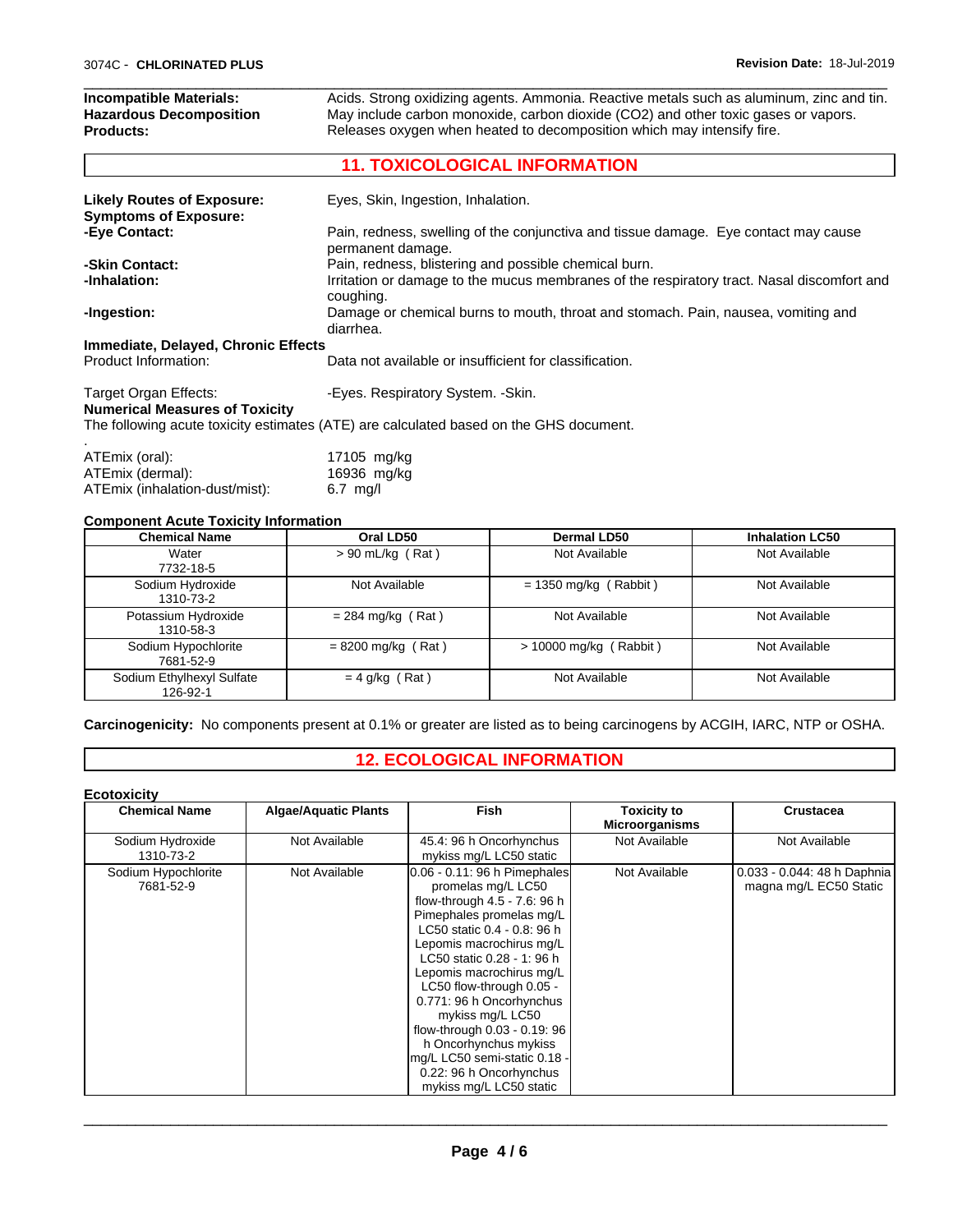| <b>Persistence and Degradability:</b> | No information available.                                                  |  |
|---------------------------------------|----------------------------------------------------------------------------|--|
| <b>Bioaccumulation:</b>               | No information available.                                                  |  |
| <b>Other Adverse Effects:</b>         | No information available.                                                  |  |
|                                       | <b>13. DISPOSAL CONSIDERATIONS</b>                                         |  |
| <b>Disposal of Wastes:</b>            | Dispose of in accordance with federal, state and local regulations.        |  |
| <b>Contaminated Packaging:</b>        | Dispose of in accordance with federal, state and local regulations.        |  |
|                                       | <b>14. TRANSPORT INFORMATION</b>                                           |  |
| TDG / DOT:                            | Not Regulated                                                              |  |
| UN/ID No:                             | UN1760                                                                     |  |
| <b>Proper Shipping Name:</b>          | Corrosive liquids, n.o.s, (contains sodium hydroxide, sodium hypochlorite) |  |
| <b>Hazard Class:</b>                  | 8                                                                          |  |
| <b>Packing Group:</b>                 |                                                                            |  |
| <b>Special Provisions:</b>            | For totes add: I.B.C.                                                      |  |

|                                                                                                                                       | and/or origin and destination. Check with a trained hazardous materials transportation<br>expert for information specific to your situation. |  |
|---------------------------------------------------------------------------------------------------------------------------------------|----------------------------------------------------------------------------------------------------------------------------------------------|--|
| IMDG:<br>UN/ID No:<br><b>Proper Shipping Name:</b><br><b>Hazard Class:</b><br><b>Packing Group:</b><br><b>Additional information:</b> | UN1760<br>Corrosive liquids, n.o.s. (contains sodium hydroxide, sodium hypochlorite)<br>8<br>For totes add: I.B.C.                           |  |

Shipping descriptions may vary based on mode of transport, quantities, package size,

# **15. REGULATORY INFORMATION**

**DSL / NDSL Status:** (Domestic Substances List / Non-Domestic Substances List) The chemical substances in this product are included on or exempt from listing on the Canadian DSL / NDSL.

#### **TSCA Status:** (Toxic Substance Control Act Section 8(b) Inventory)

All chemical substances in this product are included on or exempted from listing on the TSCA Inventory of Chemical Substances.

#### **SARA 313**

This product does not contain listed substances above the "de minimus" level

#### **SARA 311/312 Hazard Categories**

| <b>Acute Health Hazard:</b>        | Yes |
|------------------------------------|-----|
| <b>Chronic Health Hazard:</b>      | No  |
| Fire Hazard:                       | No  |
| Sudden release of pressure hazard: | No  |
| <b>Reactive Hazard:</b>            | N٥  |

# **16. OTHER INFORMATION**

| <b>NFPA</b> |  |
|-------------|--|
| <b>HMIS</b> |  |

**Health Hazards:** 3 **Flammability:** 0 **Instability:** 0 **Health Hazards:** 3 **Flammability:** 0 **Physical Hazards:** 0

**Special:** N/A

**Revision Date:** 18-Jul-2019<br> **Reasons for Revision:** No information

**Reasons for Revision:** No information available.